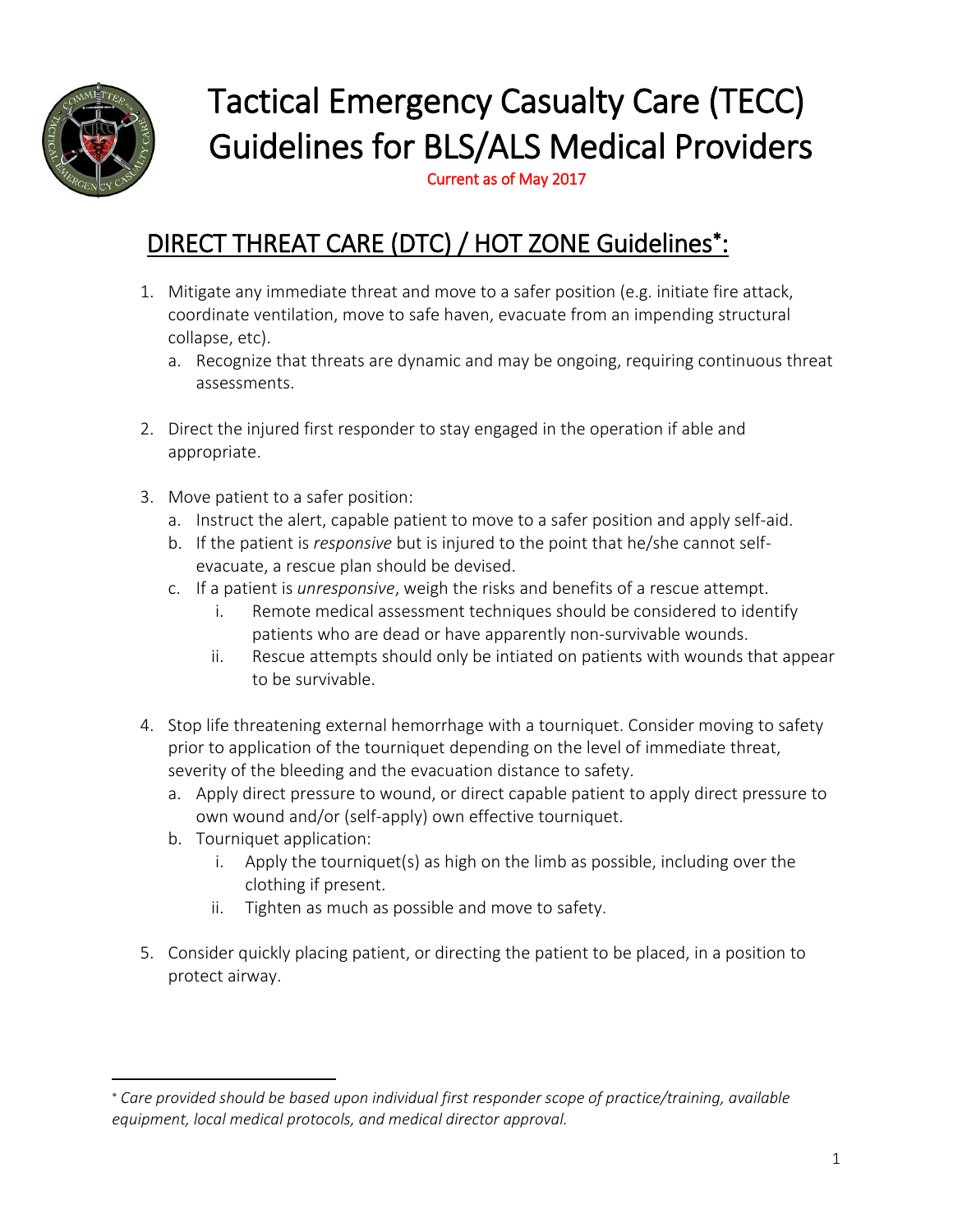

 $\overline{a}$ 

# Tactical Emergency Casualty Care (TECC) Guidelines for BLS/ALS Medical Providers

Current as of May 2017

## INDIRECT THREAT CARE (ITC) / WARM ZONE Guidelines\*:

1. Any injured person or responder with a weapon should have that weapon made safe/secured once the threat is neutralized and/or if mental status is altered.

#### 2. Major Bleeding*:*

- a. Assess for and control all sources of major bleeding:
	- i. If not already done during Direct Threat/Hot Zone Care, use a tourniquet or an appropriate pressure dressing with deep wound packing (either plain gauze or, if available, hemostatic gauze) to control life-threatening external hemorrhage that is anatomically amenable to such treatment.
		- *Tourniquet application*: Apply the tourniquet over the clothing as proximal as possible and tighten as much as possible, or if situation allows, consider fully exposing and evaluating the extent of the wound before applying tourniquet directly to the skin 2-3 inches above wound (DO NOT APPLY OVER THE JOINT) and tightening as much as possible.
		- Pressure dressing application: apply directly to the skin after the wound has been packed with either plain or hemostatic gauze to translate the surface pressure exerted by the bandage to the bleeding vessels deep in the wound.
		- For any traumatic total or partial amputation, a tourniquet should be applied in an appropriate location regardless of bleeding
	- ii. If major bleeding is in anatomic junctional area where that bleeding cannot be easily controlled by direct pressure and hemostatics/dressings, apply a junctional tourniquet device if immediately available.
- b. Reassess all tourniquets that were applied during Direct Threat/Hot Zone Care. Consider checking a distal pulse, or if the situation allows, fully exposing the injury to evaluate the wound for effective hemorrhage control and to determine if the tourniquet is needed.
	- i. Tourniquets that are determined to be both *necessary and effective* in controlling hemorrhage should remain in place if the patient can be evacuated within 2 hours to definitive medical care.
	- ii. If existing tourniquet is *necessary but ineffective* (continued bleeding or a palpable distal pulse), either tighten the existing tourniquet further, or apply a second tourniquet, side-by-side and, if possible, proximal to the first to eliminate the distal pulse.

*Care provided should be based upon individual first responder scope of practice/training, available equipment, local medical protocols, and medical director approval.*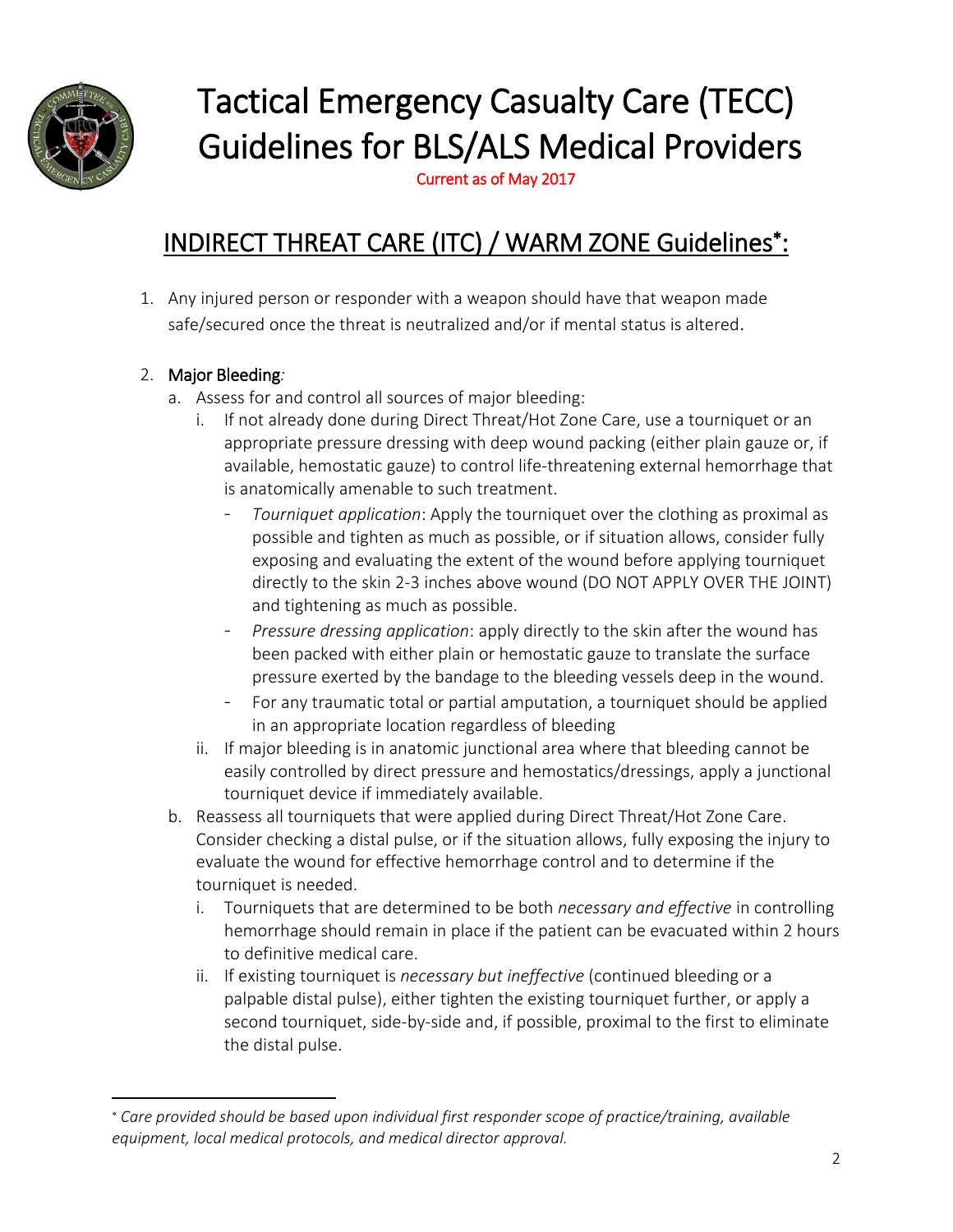- iii. If a tourniquet is determined based on wound assessment *to not be necessary*, use other techniques to control bleeding and remove the tourniquet.
- c. Consider tourniquet downgrade or tourniquet conversion if there will be a delay in evacuation more than 2 hours. On any patient who is receiving resuscitation for hemorrhagic shock, ensure a positive response to resuscitation efforts (e.g. improving mentation and peripheral pulses normal in character) before downgrading or converting a tourniquet. Criteria for tourniquet downgrade or conversion:
	- Patient not in hemorrhagic shock
	- Able to subsequently monitor wound closely
	- TQ is not on an amputated or partially amputated limb
	- No prior unsuccessful attempts to remove the TQ
	- i. Downgrade: Expose the wound fully, identify an appropriate location at least 2-3 inches above the injury (not over a joint), and apply a new tourniquet directly to the skin. Once properly applied, the prior tourniquet can be loosened but should be left in place. Assess for bleeding.
	- ii. Conversion: Expose the wound fully, fully pack the wound with hemostatic or plain gauze, and properly apply a pressure dressing. Once properly applied, the prior tourniquet can be loosened but should be left in place. Assess for bleeding.
	- ii. If a tourniquet downgrade/conversion fails, it should not be attempted multiple times.
- d. Expose and clearly mark all tourniquet sites with the time of tourniquet application.

#### 3. Airway Management*:*

- a. If the patient is conscious and able to follow commands:
	- i. Allow the patient to assume any position of comfort. Do not force to lie down.
- b. If the patient is unconscious or conscious but unable to follow commands:
	- i. Clear mouth of any foreign bodies (vomit, food, broken teeth, gum, etc.).
	- ii. Apply basic chin lift or jaw thrust maneuver to open airway.
	- iii. Consider placing a nasopharyngeal airway.
	- iv. Place patient in the recovery position to maintain the open airway.
- c. If previous measures are unsuccessful and equipment is available under an approved protocol, consider:
	- i. Supraglottic Devices (e.g. King LT, LMA, iGel)
	- ii. Oro/nasotracheal intubation
	- iii. Surgical cricothyroidotomy (with lidocaine if conscious)
- d. Consider applying oxygen if available.

#### 4. Respirations/Breathing:

- a. All open and/or sucking chest wounds should be treated by immediately applying a vented or non-vented occlusive seal to cover the defect.
- b. Monitor any patient with penetrating torso trauma for the development of a subsequent tension pneumothorax. The most common presentation will be a penetrating chest injury with subsequent progressive dyspnea/respiratory distress, hypoxia and/or hypotension, and/or increasing anxiety/agitation, often after the application of an occlusive chest seal.
- c. If tension pneumothorax is suspected to be present or developing, decompress the chest on the side of the injury. Needle decompression should be performed with at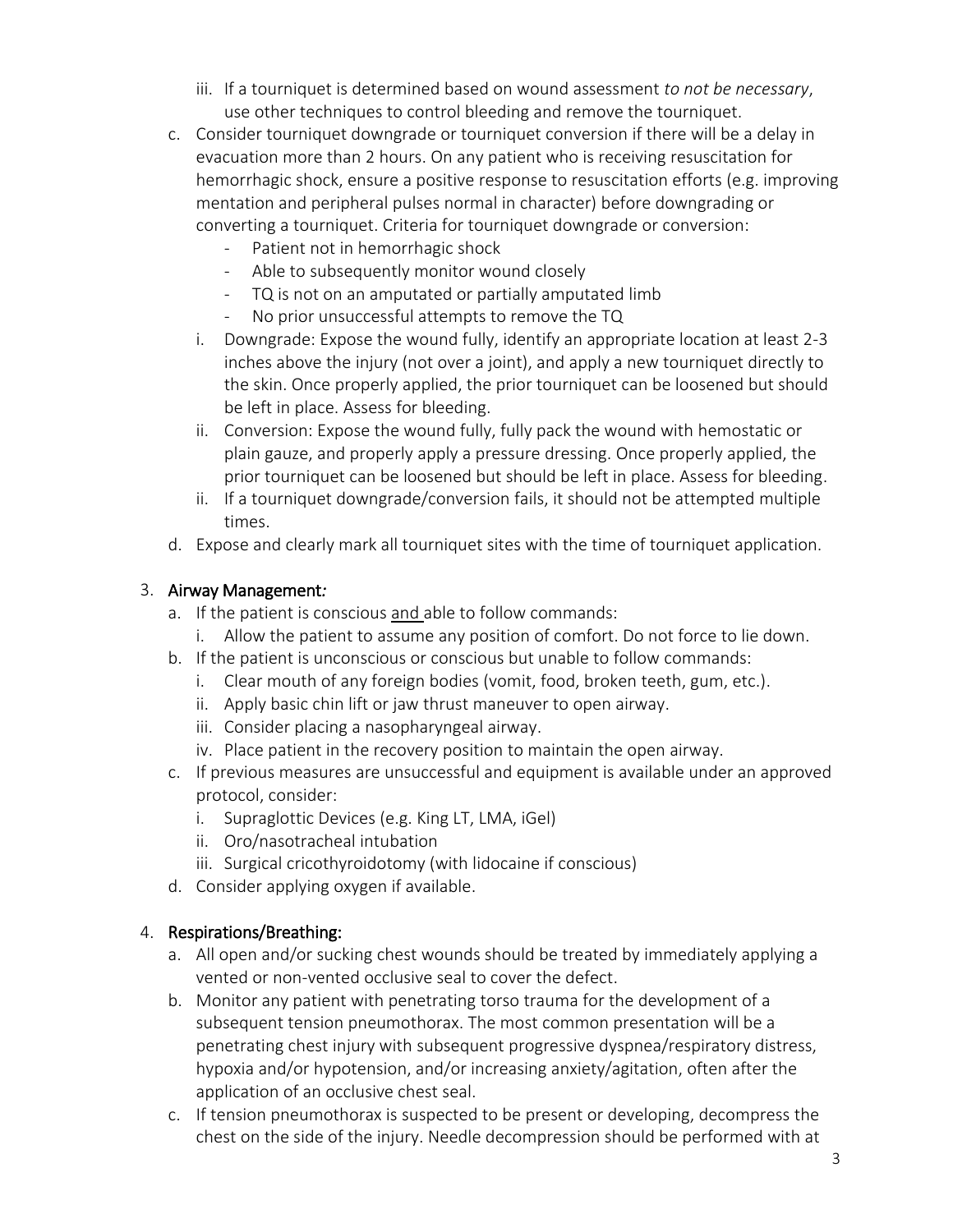minimum a 14-gauge, 3.25 inch needle/catheter. Potential decompression sites/procedures include:

- i. Anterior decompression: Insert the needle in the  $2<sup>nd</sup>$  intercostal space at the midclavicular line. Ensure that the needle entry into the chest is *lateral to the nipple line* and is *not* directed towards the heart.
- ii. Lateral decompression: Insert the needle in the 4-5<sup>th</sup> intercostal space perpendicular to the chest wall, anterior to the mid- axillary line on the injured side. This should be done only if properly trained and under an approved local protocol.
- iii. Non-invasive decompression: remove the occlusive dressing and physically "burp" the chest seal.

#### 5. Intravenous (IV) Access:

i. If immediate fluid resuscitation is required and is available, consider starting at least an 18-gauge IV or obtaining intraosseous (IO) access.

#### 6. Tranexamic Acid

- a. If patient has injuries that could potentially require significant blood transfusion (e.g. presents in hemorrhagic shock in the setting of penetrating torso trauma, multiple amputation(s), and/or evidence of severe uncontrolled internal or external bleeding) consider administration of 1 gram of TXA as soon as possible.
	- i. Do *not* administer TXA later than 3 hours after injury.

#### 7. Shock Management/Fluid Resuscitation:

- a. Assess for developing hemorrhagic shock
	- i. Altered mental status (in the absence of head injury) and weak or absent peripheral pulses are the best austere field indicators of shock.
	- ii. If equipment available, assess for abnormal vital signs (e.g. systolic blood pressure (SBP) <90mmHg with/without heart rate >100 bpm) or a shock index >1 (HR/SBP)
- b. If not in hemorrhagic shock:
	- i. Patient may drink if conscious, can swallow, and there is a confirmed delay in evacuation to care.
	- ii. No IV fluids necessary but consider intravascular access with saline lock.
- c. If hemorrhagic shock is present:
	- i. Resuscitate using permissive hypotension in the non-head injured patient. Administer IV fluid bolus (per agency protocol) to a goal of improving mental status, radial pulses, or, if monitoring is available, measured SBP>80mmHg. Repeat bolus once after 30 minutes if still in shock.
		- If blood products are available and able to be transfused under local protocols, resuscitate with plasma and packed red blood cells (PRBCs) in a 1:1 ratio.
- d. In a patient who has altered mental status due to suspected or confirmed traumatic brain injury, avoid any hypotension.
	- i. Resuscitate aggressively with fluid boluses to a goal of improving mental status, strong peripheral pulses or, if monitoring is available, maintain measured SBP>90- 100 mmHg.
	- ii. Position patient with head elevated 30 degrees if possible.
- e. Prioritize for rapid evacuation any patient with traumatic brain injury or any patient,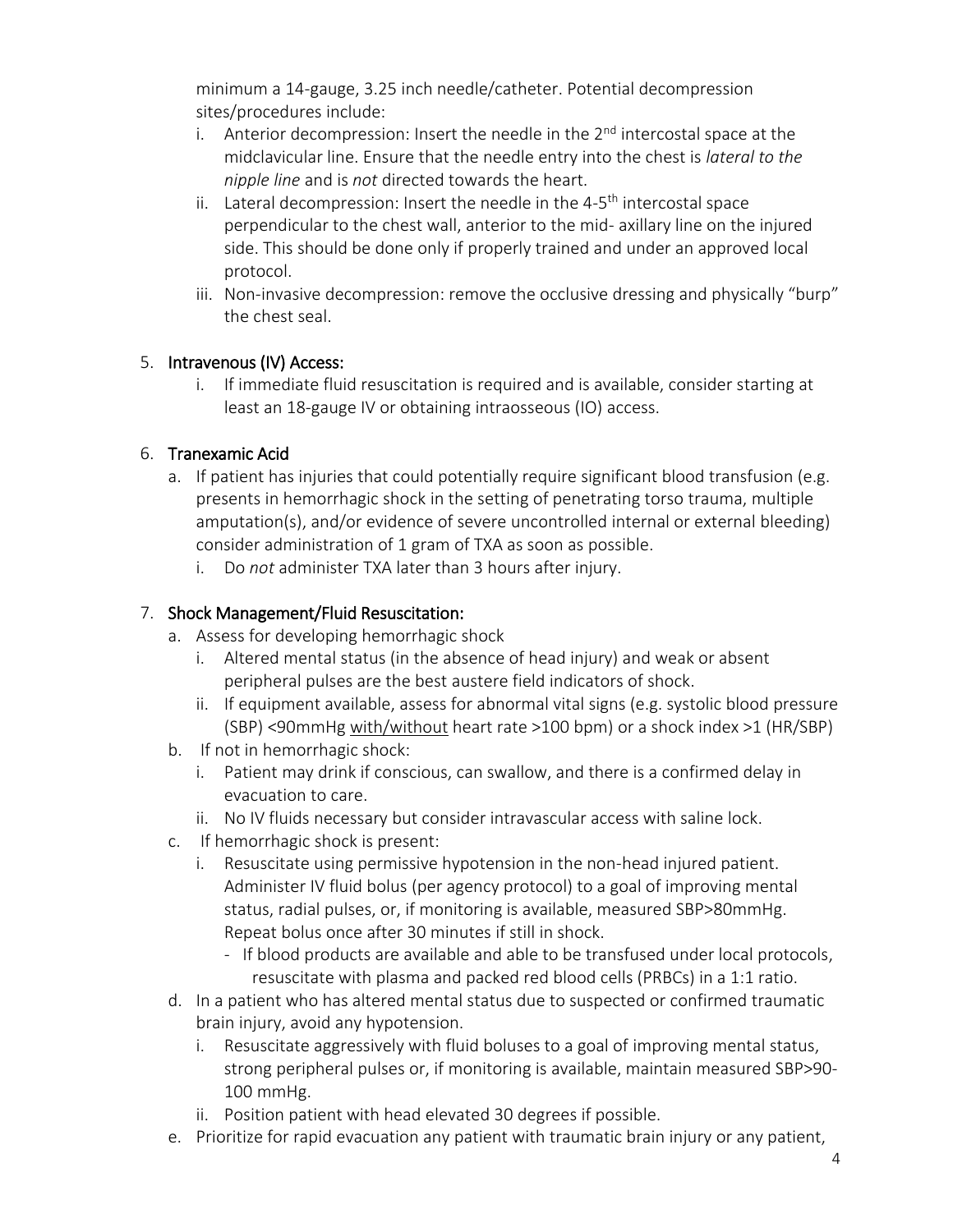especially those with penetrating torso injury, that is displaying signs of shock.

#### 8. Prevention of Hypothermia:

- a. Minimize patient's exposure to the elements and subsequent heat loss.
	- i. Avoid cutting off or removing clothes unless absolutely necessary for wound evaluation.
	- ii. For public safety casualties, keep protective gear on or with the patient if feasible.
- b. Keep the patient covered, warm and dry.
	- i. Place the patient onto an insulated surface as soon as possible to decrease conduction from cold ground temperatures.
	- ii. Minimize exposure to the elements.
	- iii. Replace wet clothing with dry if possible.
	- iv. Cover the patient with dry blankets, jackets, poncho liners, sleeping bags, commercial warming devices or anything that will retain heat and assist in keeping the patient dry.
	- v. Warm fluids are preferred if IV fluids are adminsitered.

#### 9. Reassess Patient:

- a. Perform a rapid blood sweep/secondary survey, front and back, checking for additional injuries. Tearing or cutting clothes, or otherwise exposing the wound may be necessary.
- b. Inspect and consider dressing known wounds that were deferred for treatment in earlier steps of Indirect Threat Care.
- c. Consider splinting known/suspected fractures, including the application of pelvic binding devices/techniques for suspected pelvic fractures.

#### 10. Analgesia

- a. Provide adequate analgesia as necessary for the patient.
	- i. For mild moderate pain, consider oral non-narcotic medications. Avoid the use of non-steroidal anti-inflammatory medications (e.g. aspirin, ibuprofen, naproxen, ketorolac, etc) in the trauma patient as these medications interfere with platelet functioning and may exacerbate bleeding.
	- ii. For moderate severe pain, consider use of narcotic medications (hydrocodone, oxycodone, transmucosal fentanyl citrate, etc.) and/or Ketamine (at analgesic dosages). Sedating medications require increased level of monitoring.
		- Have naloxone readily available whenever administering opiates.
		- Monitor for adverse effects such as respiratory depression or hypotension. Consider the effect of opioid-induced altered mental status on subsequent operations and required resources.
		- Consider adjunct administration of anti-emetic medicines.

#### 11. Burns:

- a. Stop the burning process.
- b. Cover the burn area with dry, sterile dressings and initiate aggressive measures to prevent heat loss and hypothermia.
- c. Facial burns, especially those that occur in closed spaces, are likely associated with inhalation injury. Aggressively monitor airway status and, if available, oxygen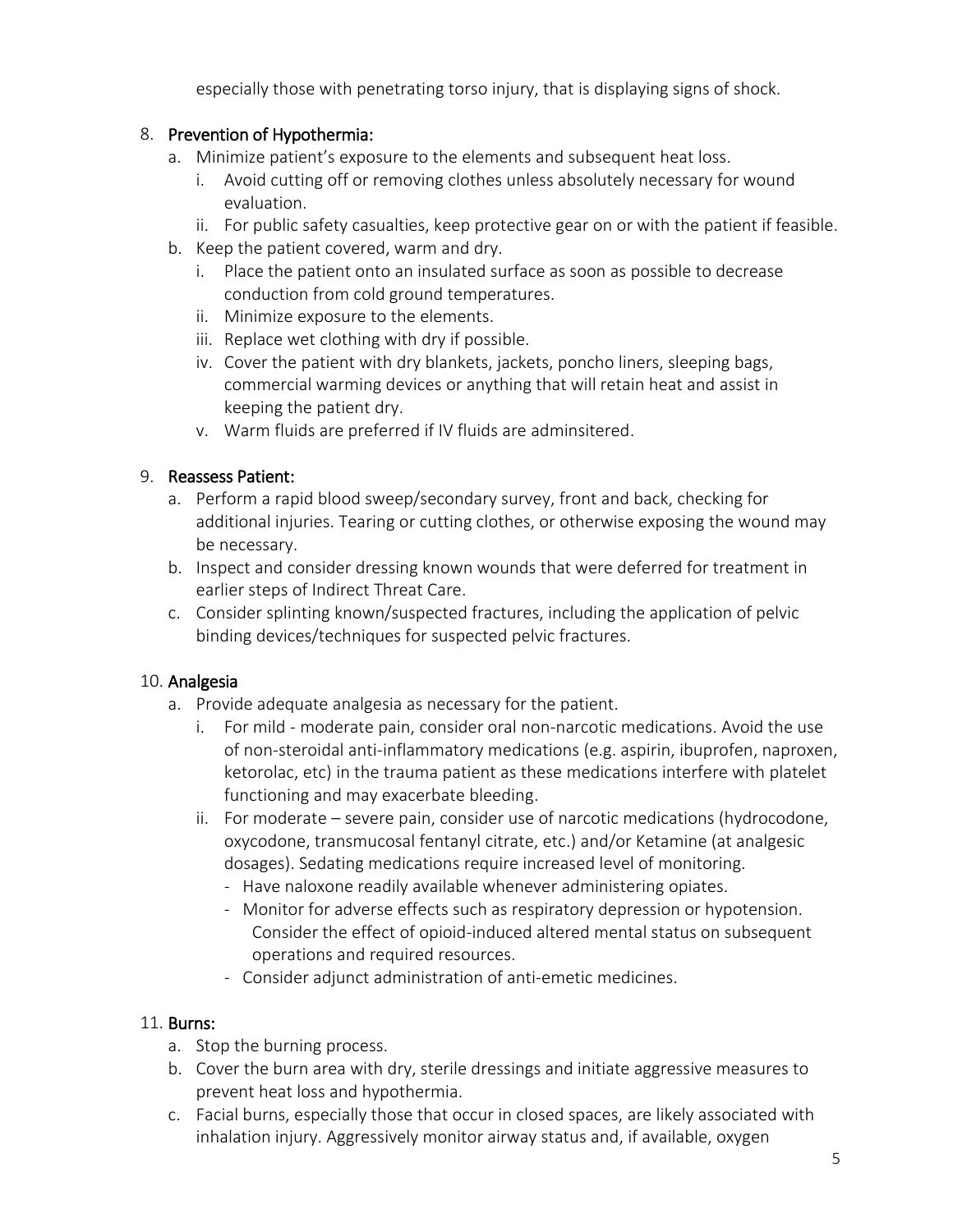saturation in such patients and consider early definitive airway management for respiratory distress, oxygen desaturation, or other signs of inhalational injury (e.g. hoarseness, stridor, throat pain).

- d. Smoke inhalation, particularly in a confined space, may be associated with significant carbon monoxide and cyanide toxicity.
	- i. Significant symptoms of smoke inhalation and carbon monoxide toxicity should be treated with high flow oxygen if available.
	- ii. Significant symptoms of smoke inhalation and cyanide toxicity should be considered candidates for cyanide antidote administration.
- e. Estimate total body surface area (TBSA) burned to the nearest 10% using the appropriate locally approved burn calculation formula.
	- i. If burns are greater than 20% of Total Body Surface Area, fluid resuscitation should be initiated as soon as IV/IO access is established.
	- ii. If hypotension is also present, fluid resuscitation as per the guidelines #7. Permissive hypotension resuscitation principles for hemorrhagic shock take precedence over burn resuscitation.
- f. All previously described patient care interventions can be performed on or through burned skin in a burn patient.
- g. Analgesia in accordance with TECC guidelines #10 should be administered.

#### 12. Monitoring:

a. Apply appropriate monitoring devices and/or diagnostic equipment if available. Obtain and record vital signs.

#### 13. Prepare Patient for Movement:

- a. Consider environmental factors for safe and expeditious evacuation.
- b. Secure patient to a movement assist device when available.
- c. If vertical extraction required, ensure patient is secured appropriately.

#### 14. Communicate with the patient if possible.

a. Encourage, reassure and explain care.

#### 15. Cardiopulmonary Resuscitation*:*

- a. CPR within this phase of care for victims of blast, penetrating or blunt trauma who have no pulse, no ventilations, and no other signs of life will likely not be successful and should not be attempted.
	- i. Consider bilateral needle decompression for victims of torso or polytrauma with no respirations or pulse to ensure tension pneumothorax is not the cause of cardiac arrest prior to discontinuation of care.
- b. In other circumstances, performing CPR *may be* of benefit and should be considered in the context of the operational situation.

#### 16. Documentation of Care:

a. Document clinical assessments, treatments rendered, and changes in the patient's status in accordance with local protocol. Forward this information with the patient to the next level of care.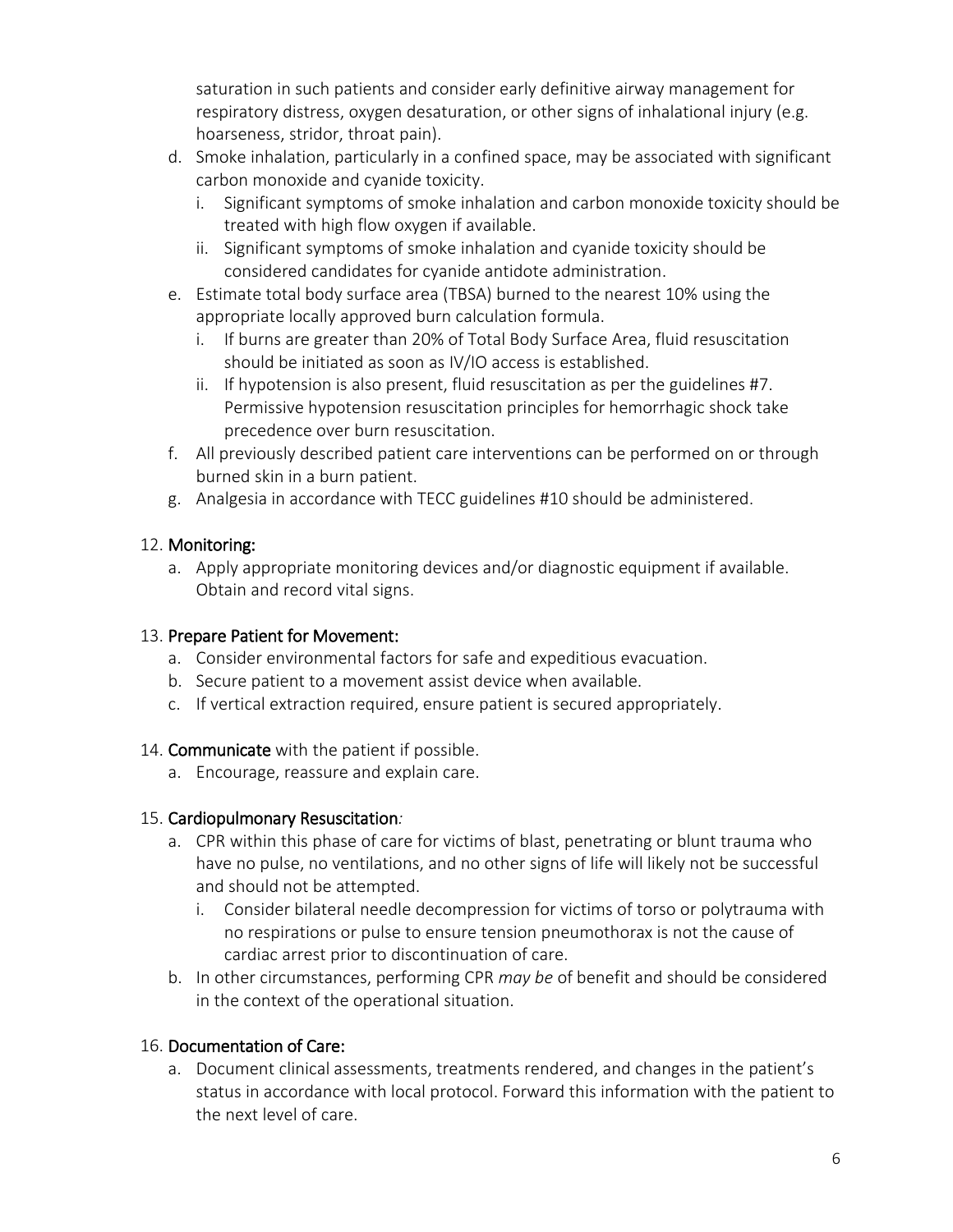

# Tactical Emergency Casualty Care (TECC) Guidelines for BLS/ALS Medical Providers

Current as of May 2017

## EVACUATION CARE (EVAC)/ COLD ZONE Guidelines\*:

- 2. Reassess All Interventions applied in previous phases of care.
	- a. If multi-patient event, perform primary triage per local protocols for priority and destination.

#### 3. Airway Management:

- a. The principles of airway management in Evacuation Care / Cold Zone are the same as that in Indirect Threat Care / Warm Zone with the addition of increased utility of supraglottic devices and definitive airway control with endotracheal intubation.
- b. Consider applying oxygen if available.
- c. If intubated and attached to a mechanical ventilator, consider lung protective strategies and reassess for respiratory decline in patients with potential pneumothoraces.
- d. Consider the mechanism of injury and the need for spinal motion restriction.
	- i. Routine spinal immobilization is not recommended and may be harmful for casualties with penetrating trauma.
	- ii. Maintain high clinical suspicion for casualties over age of 65yo with blunt mechanism.
	- iii. Adequate spinal motion restriction may be maintained by keeping the patient calm, coaching of the patient to limit movement and by positioning in a supine position on a firm surface.
	- iv. Patients may be clinically cleared under a locally approved selective spinal motion restriction protocol if they have NONE of the following:
		- Midline c-spine tenderness
		- Neurologic impairment
		- Altered mental status
		- Distracting injury
		- Intoxication

#### 4. Respirations/Breathing:

 $\overline{\phantom{a}}$ 

- a. All open and/or sucking chest wounds should be treated by immediately applying a vented or non-vented occlusive seal to cover the defect.
- b. Monitor the patient for the potential development of a subsequent tension pneumothorax. Tension pneumothoraces should be treated as in ITC / Warm Zone.

*Care provided should be based upon individual first responder scope of practice/training, available equipment, local medical protocols, and medical director approval.*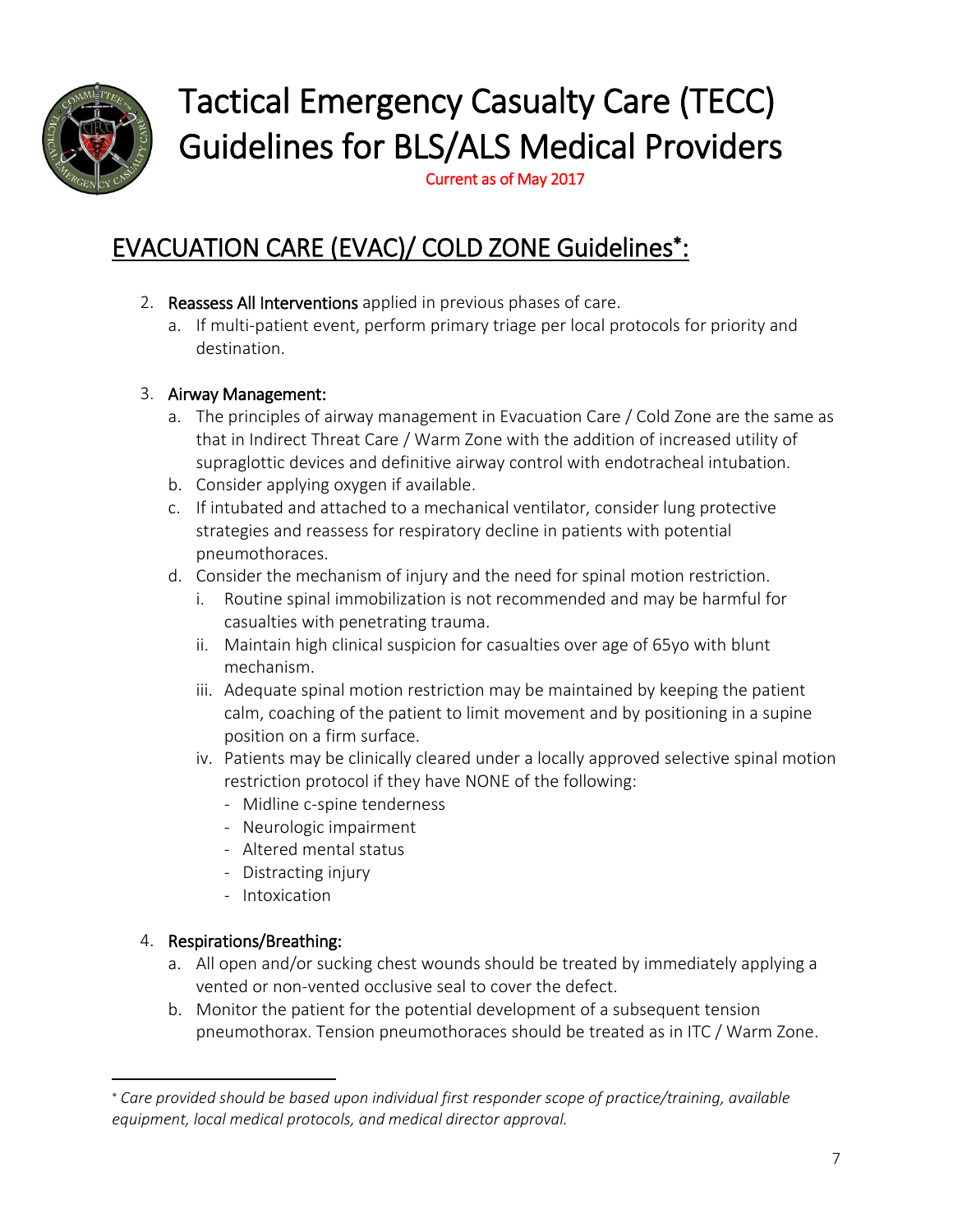- i. Symptoms include, but are not limited to, progressive respiratory distress, hypoxia and/or hypotension in the setting of known torso trauma
- c. Reassess casualties who have had chest seals applied or had needle decompression. If there are signs of continued or progressive respiratory distress:
	- i. Consider repositioning the patient, burping the chest seal or repeating the needle decompression. If this results in improved clinical status, the decompression can be repeated multiple times.
	- ii. Consider placing a chest tube if no improvement of respiratory distress after needle decompression only if appropriate provider scope of practice and approved local protocol for situations with prolonged evacuation delay, long transport time, or air transport.
	- iii. Administration of oxygen may be of benefit for all traumatically injured patients, especially for the following types of casualties:
		- Low oxygen saturation by pulse oximetry
		- Injuries associated with impaired oxygenation
			- $\Rightarrow$  Unconscious patient
			- $\Rightarrow$  Patient with traumatic brain injury (maintain oxygen saturation > 90%)
			- $\Rightarrow$  Patient in shock
			- $\Rightarrow$  Patient at altitude
			- $\Rightarrow$  Patient with known/suspected pneumothorax

#### 5. Major Bleeding:

- a. Assess for any unrecognized or untreated bleeding.
	- i. If not already done, use a tourniquet or an appropriate pressure dressing with deep wound packing to control life-threatening external hemorrhage that is anatomically amenable to such treatment.
		- *Tourniquet application*: Apply the tourniquet directly to the skin 2-3 inches above wound (DO NOT APPLY OVER THE JOINT) and tighten as much as possible.
		- *Pressure dressing application*: apply directly to the skin after the wound has been packed with either plain or hemostatic gauze to translate the surface pressure exerted by the bandage to the bleeding vessels deep in the wound.
		- For any traumatic total or partial amputation, a tourniquet should be applied in an appropriate location regardless of bleeding.
		- Expose and clearly mark all tourniquets with time of application.
- b. Re-assess effectiveness and clinical indications for all tourniquets that were applied during previous phases of care.
	- i. Tourniquets that are determined to be both *clinically indicated and effective* in controlling hemorrhage should remain in place if the patient can be evacuated within 2 hours to definitive medical care.
	- ii. If existing tourniquet is *clinically indicated but ineffective* (continued bleeding or a palpable distal pulse), either tighten the existing tourniquet further, or apply a second tourniquet, side-by-side and, if possible, proximal to the first to eliminate the distal pulse.
	- iii. If a tourniquet is determined based on wound assessment *to not be clinically indicated*, use other techniques to control bleeding and remove the tourniquet.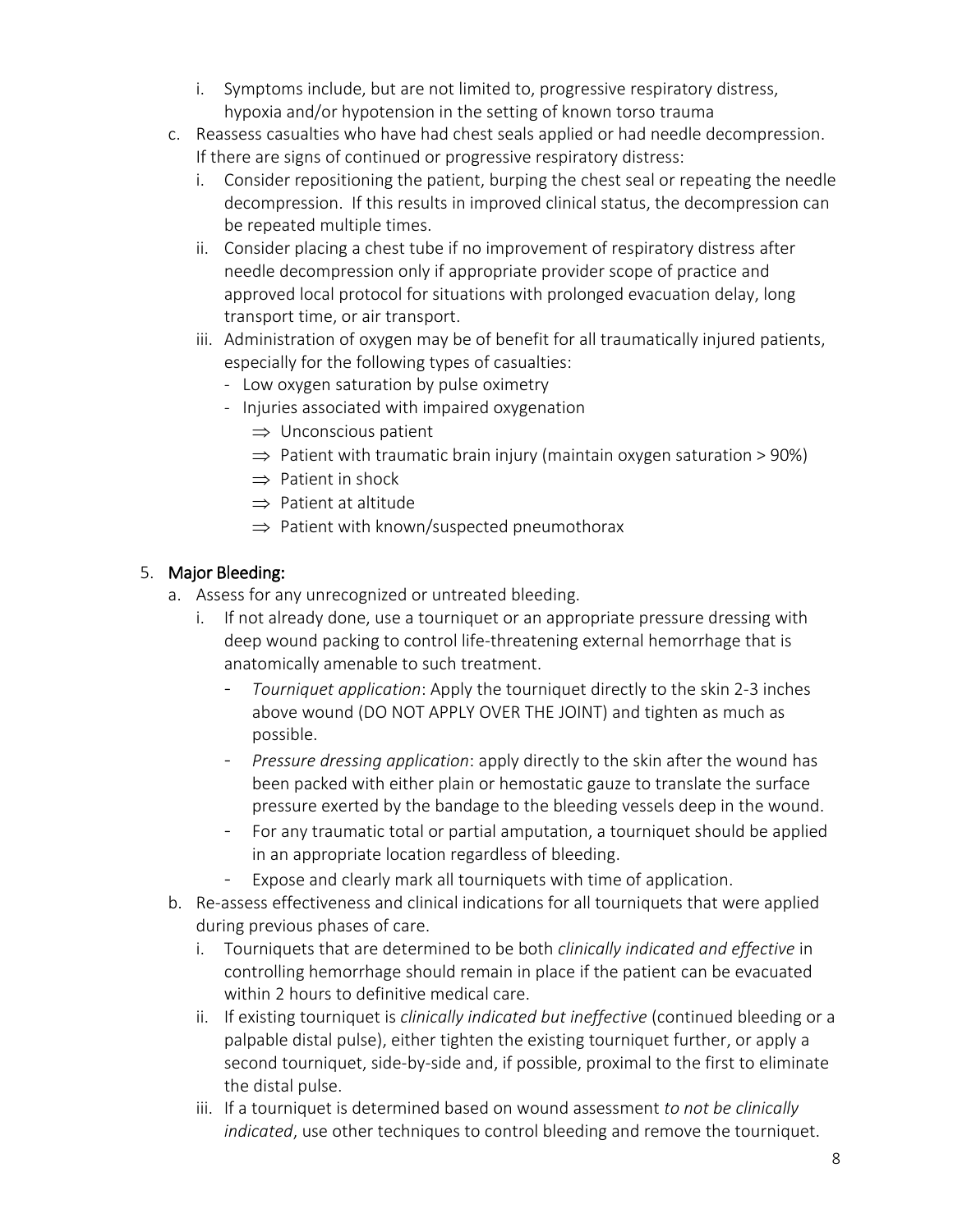- c. Consider tourniquet relocation, downgrade, or conversion if there will be a delay in evacuation more than 2 hours. On any patient who is receiving fluid resuscitation (including blood products) for hemorrhagic shock, ensure a positive response to resuscitation efforts (e.g. improving mentation and peripheral pulses normal in character) before downgrading/converting a tourniquet. Criteria for tourniquet downgrade/conversion:
	- Patient is not in hemorrhagic shock
	- Able to subsequently monitor wound closely
	- TQ is not on an amputated or partially amputated limb
	- No prior unsuccessful attempts to remove the TQ
	- i. Downgrade: Expose the wound fully, identify an appropriate location at least 2-3 inches above the injury (not over a joint), and apply a new tourniquet directly to the skin. Once properly applied, the prior tourniquet can be loosened but should be left in place. Assess for bleeding.
	- ii. Conversion: Expose the wound fully, fully pack the wound with hemostatic or plain gauze, and properly apply a pressure dressing. Once properly applied, the prior tourniquet can be loosened but should be left in place. Assess for bleeding.
	- iii. Tourniquet relocation: Expose the wound fully, identify an appropriate location at least 2-3 inches above the injury (not over a joint), and apply a new tourniquet directly to the skin. Once properly applied, the prior tourniquet can be loosened but should be left in place. Assess for bleeding.
	- iv. If a tourniquet downgrade/conversion fails, it should not be attempted multiple times.

#### 6. Tranexamic Acid:

- a. If patient has injuries that could potentially require significant blood transfusion (e.g. presents in hemorrhagic shock in the setting of penetrating torso trauma, multiple amputation(s), and/or evidence of severe uncontrolled internal or external bleeding) consider administration of 1 gram of TXA as soon as possible.
	- i. Do *not* administer TXA later than 3 hours after injury.

#### 7. Shock Management / Fluid resuscitation:

- a. Reassess for hemorrhagic shock (altered mental status in the absence of brain injury, weak or absent peripheral pulses, and/or change in pulse character). In this phase, BP monitoring should be available. If so, maintain target systolic BP above 80-90mmHg.
- b. Establish intravenous or intraosseous access if not performed in Indirect Threat Care / Warm Zone phase.
- c. Management of resuscitation as in Indirect Threat Care / Warm Zone with the following additions:
	- i. If in hemorrhagic shock and blood products are not available or not approved under scope of practice/local protocols, fluid resuscitate as in ITC/ Warm Zone.
	- ii. If in hemorrhagic shock and blood products are available with an appropriate provider scope of practice under an approved medical protocol:
		- Resuscitate with plasma and packed red blood cells (PRBCs) in a 1:1 ratio. If blood component therapy is not available, but appropriate training, testing and protocols are in place, consider transfusing fresh whole blood.
		- Continue resuscitation as needed to maintain target BP or clinical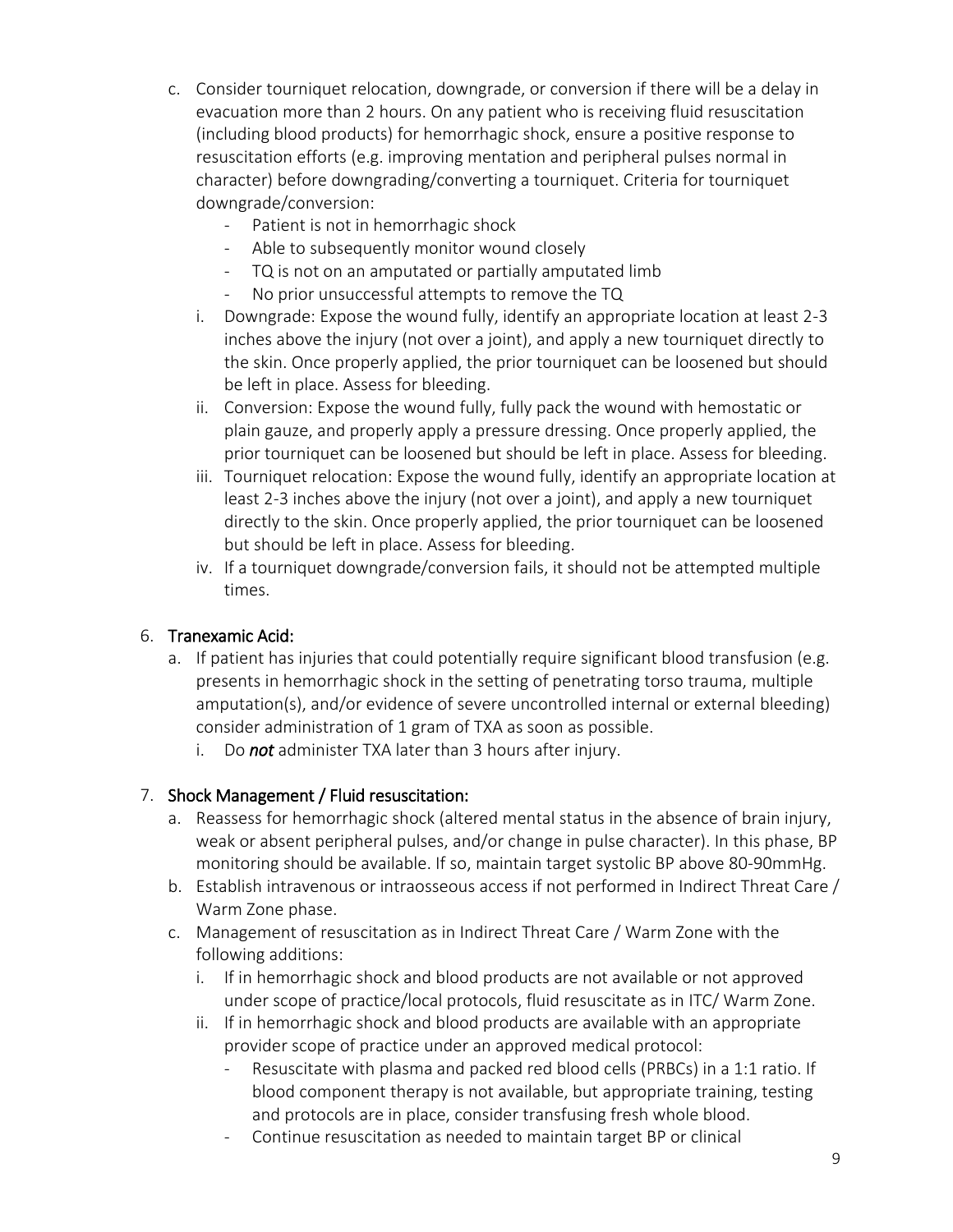improvement.

- d. In a patient who has altered mental status due to suspected or confirmed traumatic brain injury, avoid any hypotension.
	- i. Resuscitate aggressively with fluid boluses to a goal of improving mental status, strong peripheral pulses or, if monitoring available, maintain measured SBP>90- 100 mmHg.
	- ii. Position patient with head elevated 30 degrees if possible.

#### 8. Prevention of Hypothermia:

- a. Minimize patient's exposure to the elements. Move into a medic unit, vehicle, or warmed structure if possible. Avoid cutting off or removing clothes unless necessary for wound exposure.
	- i. For public safety casualties, keep protective gear on or with the patient if feasible.
- b. Replace wet clothing with dry if possible.
- c. Place the patient onto an insulated surface as soon as possible to decrease conductive heat loss to the cold ground.
- d. Cover the patient with dry blankets, jackets, poncho liners, sleeping bags, commercial warming devices or anything that will retain heat and keep the patient dry.
- e. Warm fluids are preferred if IV fluids are required.

#### 9. Monitoring

- a. Institute electronic monitoring if available, including pulse oximetry, cardiac monitoring, etCO2 (if intubated), and blood pressure.
- b. Obtain and record vital signs.

#### 10. Reassess Patient:

- a. Complete secondary survey checking for additional injuries. Inspect and dress known wounds that were previously deferred.
- b. Determine mode and destination for evacuation to definitive care.
- c. Splint known/suspected fractures and recheck pulses.
- d. Apply pelvic binding techniques or device for suspected unstable pelvic fractures.

#### 11. Provide Analgesia as Necessary:

- a. Provide adequate analgesia as necessary for the casualties:
	- i. Have naloxone readily available whenever administering opiates.
	- ii. Monitor for adverse effects such as respiratory depression or hypotension. Consider the effect of opioid-induced altered mental status on subsequent operations and required resources.
	- iii. For mild moderate pain, consider oral non-narcotic medications.. Avoid the use of non-steroidal anti-inflammatory medications (e.g. aspirin, ibuprofen, naproxen, ketorolac, etc) in the trauma patient as these medications interfere with platelet functioning and may exacerbate bleeding
	- iv. For moderate severe pain, consider use of narcotic medications (hydrocodone, oxycodone, transmucosal fentanyl citrate, etc.) and/or Ketamine (at analgesic dosages). Sedating medications require increased level of monitoring.
	- v. Consider adjunct administration of anti-emetic medicines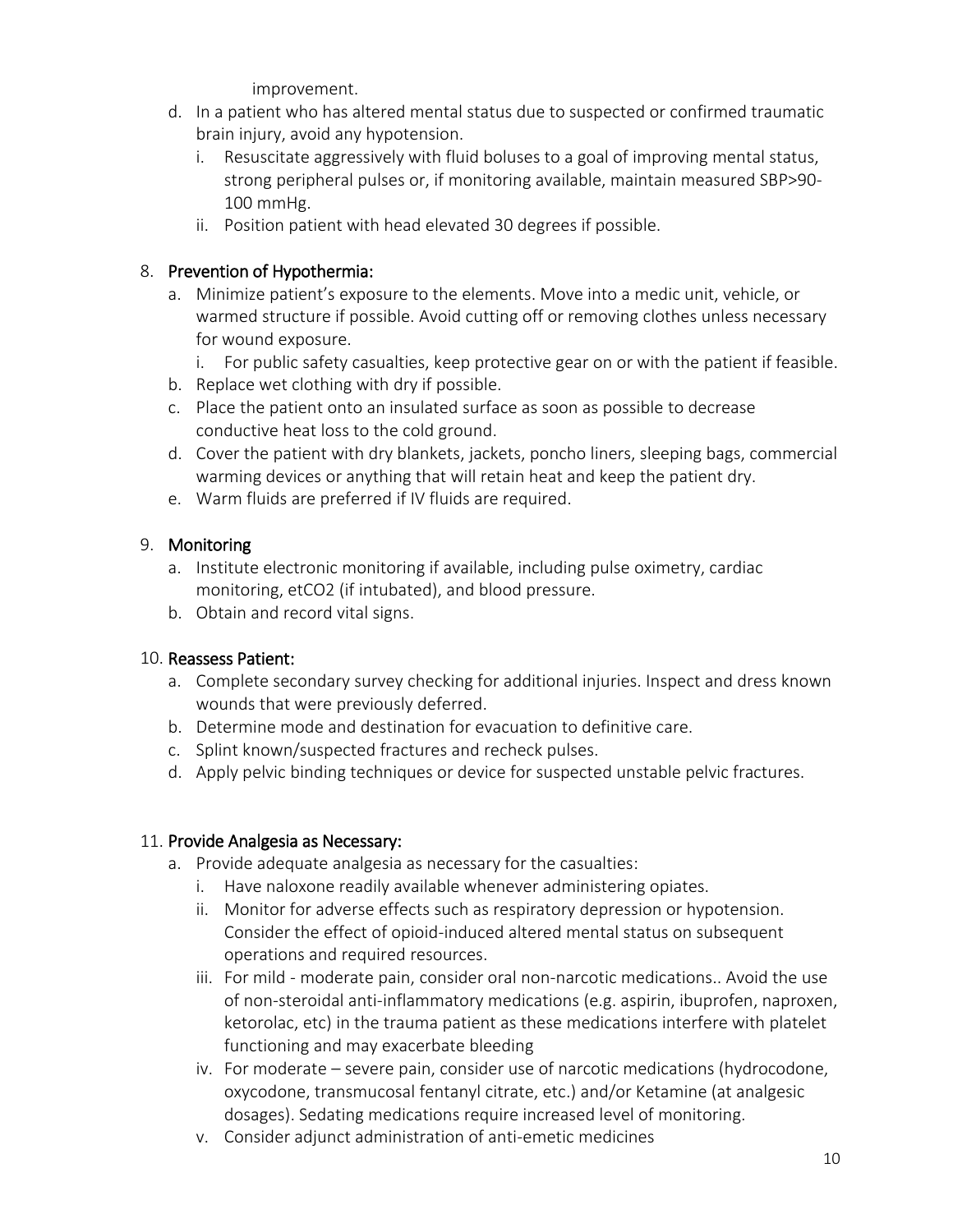#### 12. Burns:

- a. Burn care and resuscitation is consistent with the principles described in Indirect Threat Care / Warm Zone.
- b. Smoke inhalation, particularly in a confined space, may be associated with significant carbon monoxide and cyanide toxicity.
	- i. Significant symptoms of smoke inhalation and carbon monoxide toxicity should be treated with high flow oxygen if available.
	- ii. Significant symptoms of smoke inhalation and cyanide toxicity should be considered candidates for cyanide antidote administration.
- c. Be cautious of off-gassing from patient in the evacuation vehicle if there is suspected chemical exposure (e.g. cyanide) from the fire.
- d. Consider early airway management if the patient has signs of significant airway thermal injury (e.g. oral edema, hoarseness, stridor, throat pain, carbonaceous material in the posterior pharynx and respiratory difficulty) or if there is a prolonged evacuation period.

#### 13. Traumatic Brain Injury (TBI):

- a. Prevention of hypotension and hypoxia are critical in management of TBI.
- b. TBI patients should have available monitoring equipment applied and should be resuscitated to a minimum SBP > 90-100mmHg.
- c. Raise the head of the bed or stretcher 30 degrees if patient is not in hemorrhagic shock.

#### 14. Prepare Patient for Movement:

- a. Consider environmental factors for safe and expeditious evacuation.
- b. Secure patient to a movement assist device when available.
- c. If vertical extraction required, ensure patient secured appropriately.
- 15. Communicate with the patient if possible and with the receiving facility.
	- a. Encourage, reassure and explain care to patient.
	- b. Notify receiving facility of wounds, patient condition, and treatments applied.

#### 16. Cardiopulmonary Resuscitation:

- a. CPR may have a *larger role* during the evacuation phase especially for patients with electrocution, hypothermia, non-traumatic arrest or near drowning.
- b. Consider bilateral needle decompression for victims of torso or polytrauma with no respirations or pulse to ensure tension pneumothroax is not the cause of cardiac arrest prior to discontinuation of care.

#### 17. Documentation of Care:

- a. Continue or initiate documentation of clinical assessments, treatments rendered, and changes in the patient's status in accordance with local protocol.
- b. Forward this information with the patient to the next level of care.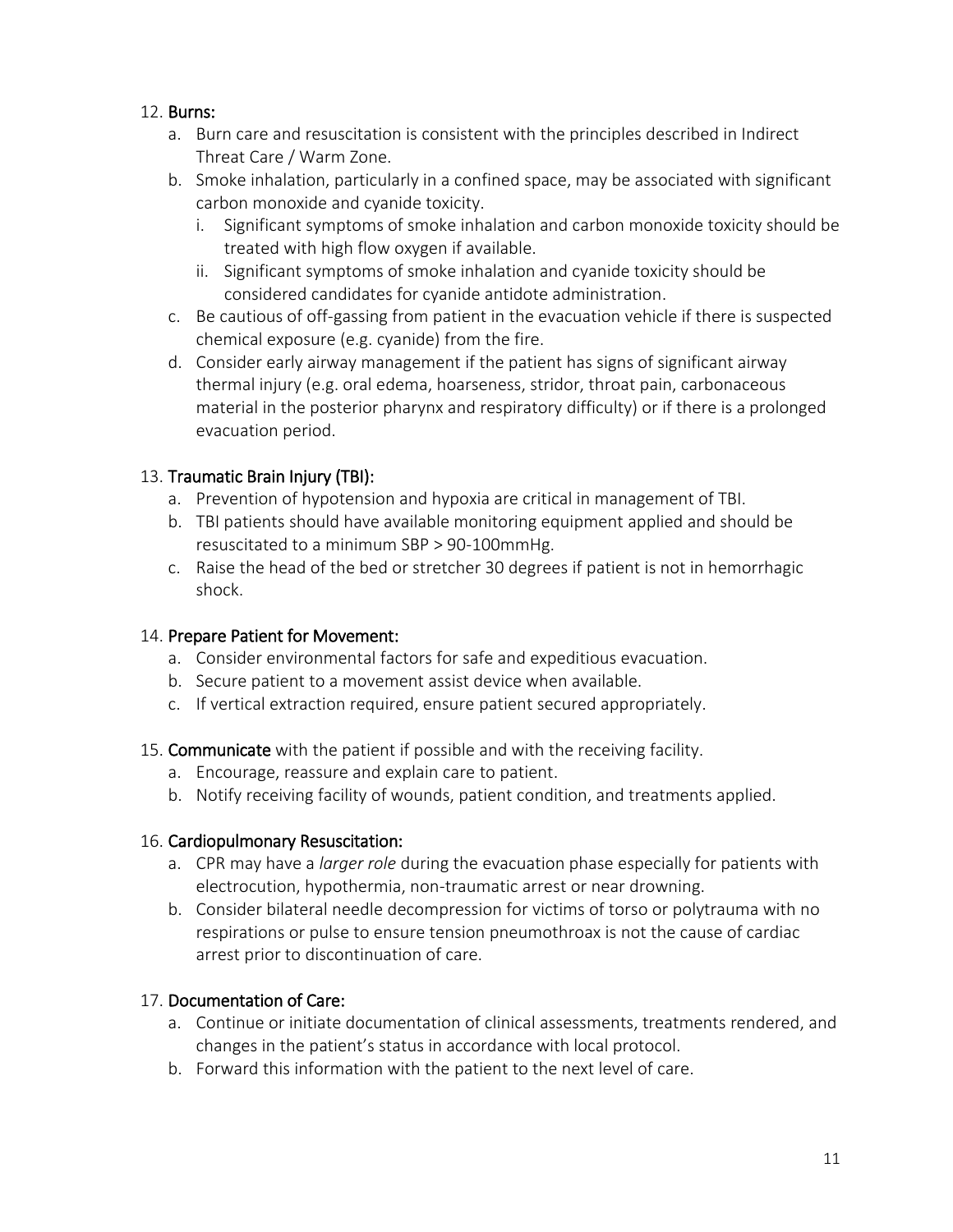

# Tactical Emergency Casualty Care (TECC) Guidelines for BLS/ALS Medical Providers

Current as of May 2017

# Goals, Principles, and Skill sets

NOTE: TECC Guidelines are medical care recommendations only and should not supercede locally defined or established scopes of practice, training, local medical protocols, or medical director approval.

## I. DIRECT THREAT CARE (DTC) / HOT ZONE CARE

### Primary Goals:

- 1. Accomplish the mission with minimal casualties.
- 2. Prevent any patient from sustaining additional injuries.
- 3. Keep operational response maximally engaged in addressing the immediate and any existing threats (e.g. fire/smoke, unexploded ordinance, active shooter, impending collapse).
- 4. Minimize public harm.

### Operational Principles:

- 1. Establish *operational control of the immediate incident* and defer in-depth medical interventions if engaged in *ongoing direct threat mitigation* (e.g. active fire suppression, dynamic explosive scenario, etc).
- 2. *Threat mitigation* techniques will minimize risk to casualties and the providers. These should include techniques and tools for rapid access to the patient and rapid patient egress.
- 3. Triage should be deferred to a later phase of care. Prioritization for extraction is based on resources available and the tactical situation.
- 4. Minimal trauma interventions are warranted in this phase of care.
- 5. *Consider* hemorrhage control before evacuation to a safer area.
	- a. TQ application is the primary "medical" intervention to be *considered* in this phase of care.

### Direct Threat / Hot Zone Skill Set (should be applied per approved SOP/protocol only):

- 1. Direct pressure and hasty tourniquet application
	- a. Consider PACE Methodology Primary, Alternative, Contingency, Emergency
	- b. Commercially available tourniquets
	- c. Field expedient tourniquets
- 2. Methods for rapid and efficient patient extraction
- 3. Rapid placement in recover position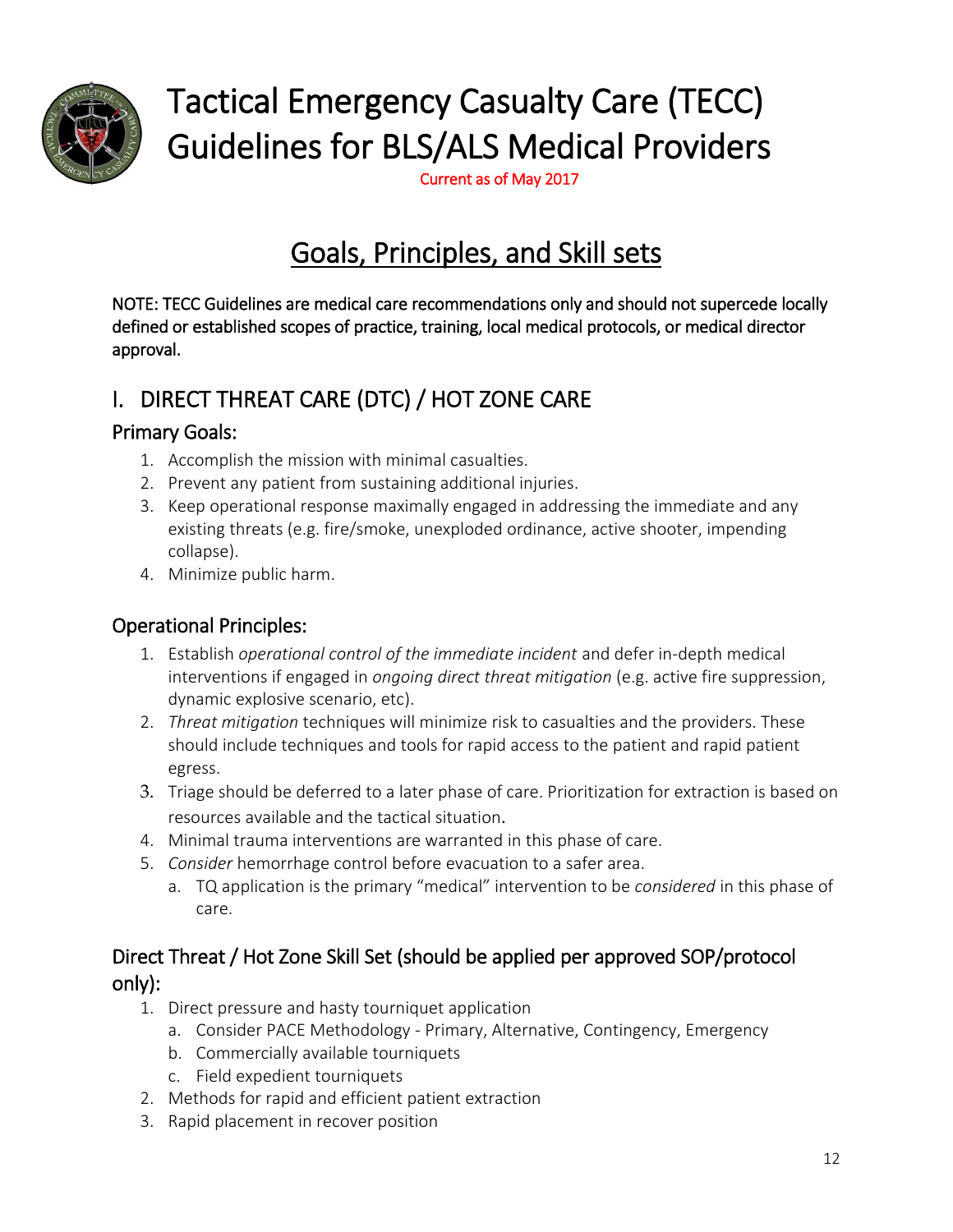# Goals, Principles, and Skill sets

# II. INDIRECT THREAT CARE (ITC) / WARM ZONE CARE

#### Primary Goals:

- 1. Goals 1-4 as above with Direct Threat Care / Hot Zone care
- 2. Stabilize the patient as required to permit safe evacuation to a dedicated treatment sector or medical evacuation assets.

### Operational Principles:

- 1. Maintain *operational control* to stabilize the immediate scenario.
- 2. Conduct *dedicated patient assessment* and initiate appropriate life-saving interventions as outlined in the Indirect Threat Care / Warm Zone guidelines.
	- a. DO NOT DELAY patient extraction/evacuation for non-life-saving interventions.
- 3. *Consider* establishing a *patient/casualty collection point* if multiple patients are encountered or there is a large operational footprint.
- 4. Unless in a fixed patient collection point, triage in this phase of care should be limited to the following categories:
	- a. Uninjured or minimally injured and capable of ambulation/self-extraction
	- b. Deceased / expectant
	- c. All others
- 5. Establish *communication* with unified command to inform of need for patient evacuation.
- 6. Prepare casualties for evacuation and document care rendered for continuity of care purposes.

### Indirect Threat / Warm Zone skill set (should be applied per approved protocol/SOP only):

- 1. Hemorrhage Control:
	- a. Application of direct pressure
	- b. Application of tourniquet
		- i. Commercially available
		- ii. Field expedient
	- c. Application of wound packing with gauze or hemostatic agent
	- d. Application of mechanical or improvised pressure dressing
- 2. Airway:
	- a. Perform Manual Maneuvers (chin lift, jaw thrust, recovery position)
	- b. Insert Nasal pharyngeal airway
	- c. Placement of supraglottic airway
	- d. Placement of endotracheal tube under direct visualization
	- e. Perform surgical cricothyrotomy
- 3. Breathing:
	- a. Application of effective occlusive chest seal
	- b. Apply oxygen
	- c. Recognize the symptoms of tension pneumothorax
	- d. Perform needle thoracentesis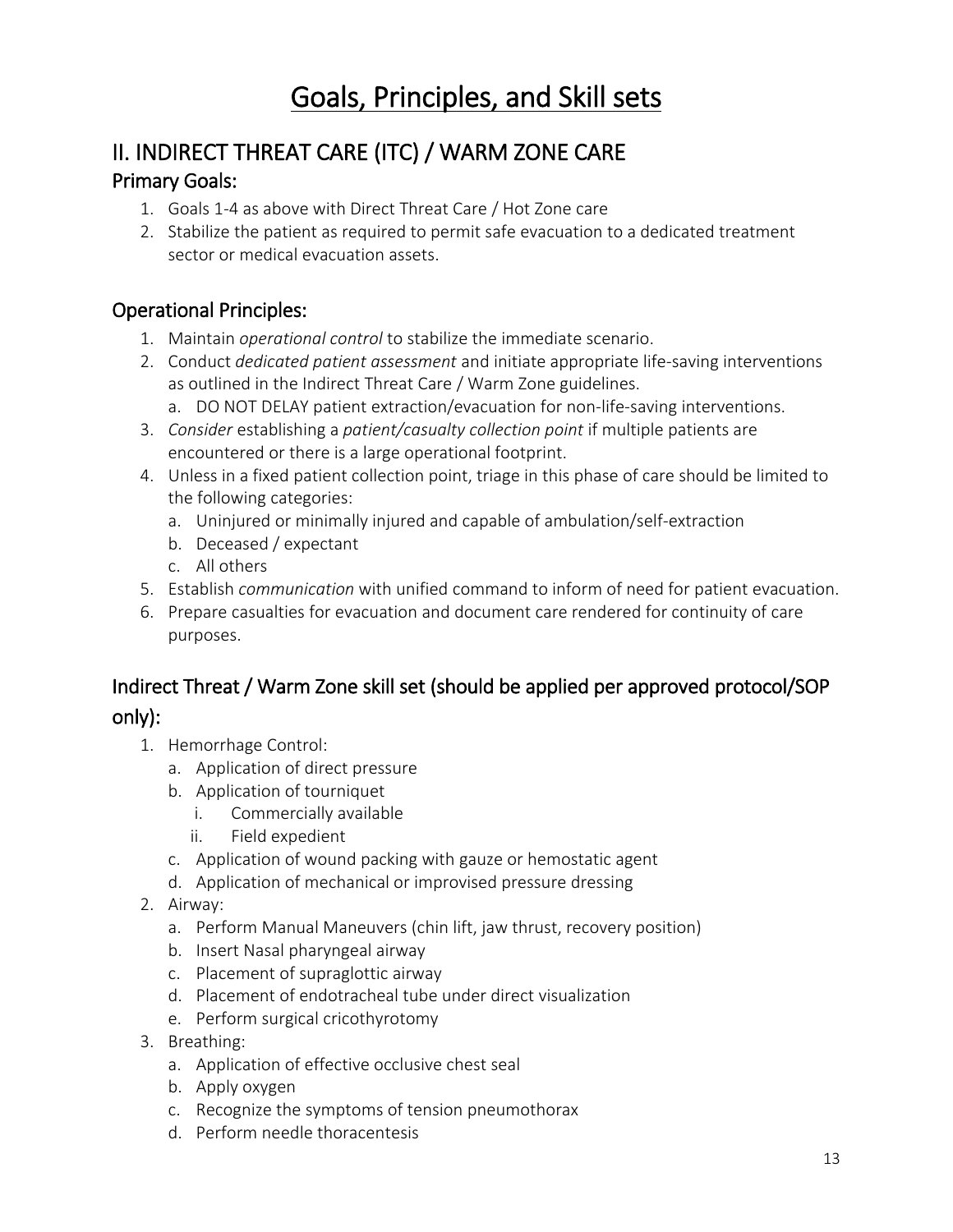- i. Anterior chest location
- ii. Lateral chest location
- e. Perform manual "burp" of non-vented occlusive dressing
- 4. Shock Management/Fluid Resuscitation:
	- a. Recognize the symptoms of hemorrhagic shock
	- b. Obtain intravenous and/or intraosseous access
	- c. Resuscitate hemorrhagic shock using the principles of hypotensive resuscitation
- 5. Hypothermia Prevention:
	- a. Identify patient at risk for hypothermia
	- b. Apply techniques and available materials to control conductive and evaporative heat loss.
- 6. Wound management:
	- a. Initiate Basic Burn Treatment
- 7. Traumatic Brain Injury
	- a. Position patient appropriately
	- b. Apply appropriate resuscitative principles for TBI patient
- 8. Prepare Patient for Evacuation:
	- a. Move Patient (drags, carries, lifts)
	- b. Identify patient at risk and apply commercial/improvised spinal immobilization devices
	- c. Properly secure patient to litter
- 9. Other Skills:
	- a. Perform Hasty Decontamination
	- b. Initiate Patient Monitoring
	- c. Recognize need for and establish Patient Collection Point

*Note: Care provided within the ITC/Warm Zone guidelines is based upon individual first responder training, available equipment, local medical protocols, and medical director approval.*